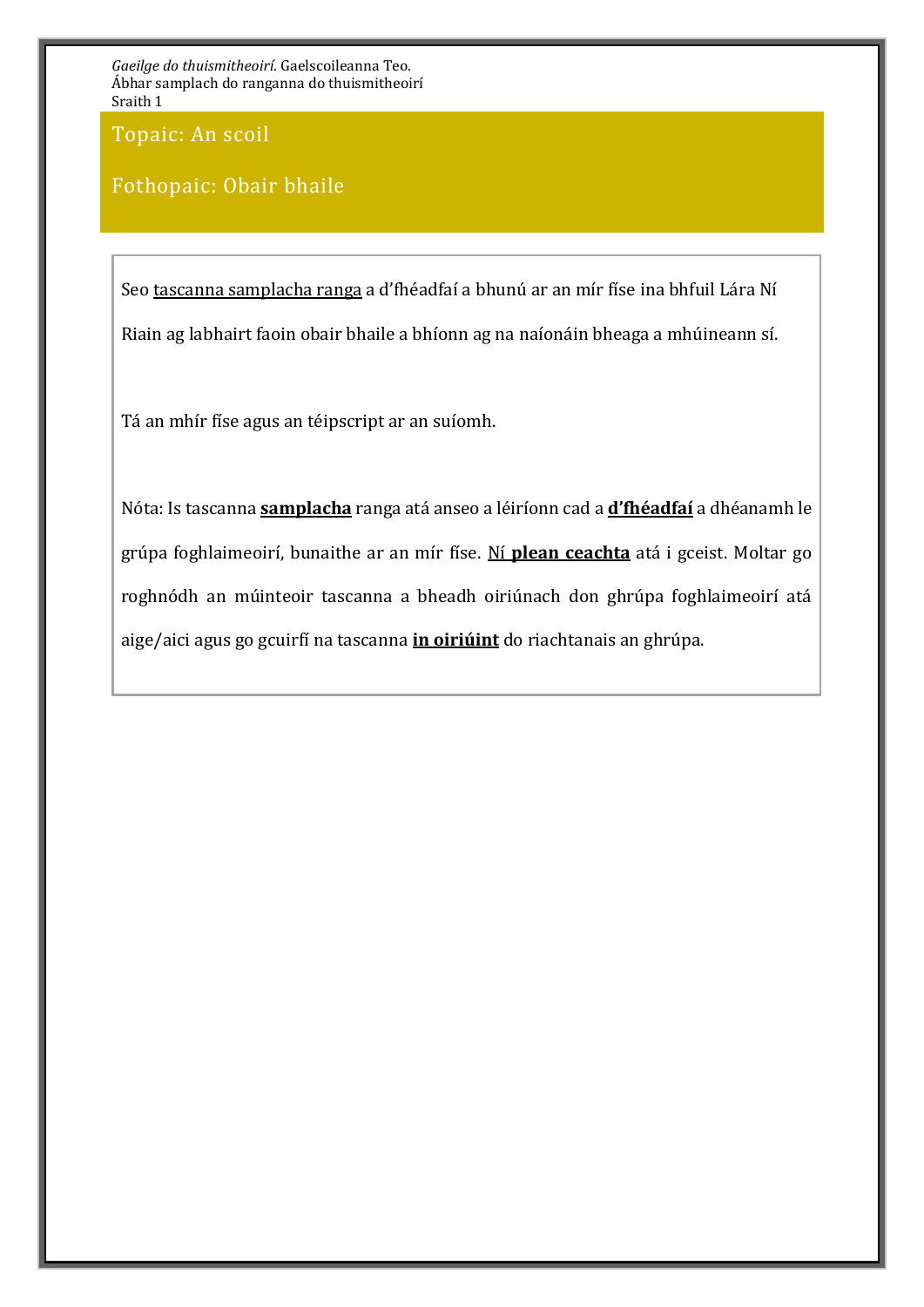## Treoracha don Mhúinteoir

#### **Tasc samplach 1: Réamhobair agus stór focal**

Beidh na foghlaimeoirí ag éisteacht le Lára Ní Riain ag caint faoin obair bhaile a thugann sí do na naíonáin bheaga a mhúineann sí. Tá an mhír físe agus an téipscript ar an suíomh.

- Mínigh cé agus cad leis a bheidh siad ag éisteacht.
- Spreag plé beag ar obair bhaile chun tuairim a fháil den mhéid atá ar eolas acu cheana féin.
- Scaip an bileog 'Obair bhaile: Stór Focal' agus cuir na foghlaimeoirí ag obair chun na colúin a mheaitseáil. Ceartaigh an ghníomhaíocht nuair a bheidh said réidh agus cuir focail bhreise ar fáil, de réir mar is gá.
- Spreag iad chun na habairtí áisiúla ag bun an leathanaigh a úsáid trí dheis cleachtaidh a chur ar fáil.

#### **Tasc samplach 2: Éisteacht**

Scaip an bhileog 'Obair bhaile: Éisteacht'. Cuir na foghlaimeoirí ag obair ar Thasc A sula seinntear an mhír.

Ansin seinn an mhír físe agus cuir ag obair ar an dá thasc tuisceana iad. Tá sé tábhachtach nach mbeidís ag iarraidh gach focal a thuiscint – spreag iad le díriú ar éirim na míre seachas ar na focail.

Eagraigh an plé i gCuid D – cuir ag obair i ngrúpaí de thriúr nó de cheathrar iad. Ansin déan iarracht plé ranga a dhéanamh.

Sa tasc foghraíochta, cuir an bhéim ar an difear foghraíochta a aithint agus a rá – go mór mór sna cinn a chothaíonn deacrachtaí i.e. Sathairn / Satharn…

#### **Tasc samplach 3: Tascanna eile**

Tá gníomhaíochtaí breise curtha le chéile do Shraith 2 bunaithe ar obair bhaile – tá siad le fáil ar an suíomh. Ar brath ar leibhéal na bhfoghlaimeoirí, d'fhéadfaí úsáid a bhaint as cuid de na gníomhaíochtaí sin.

Ag brath ar leibhéal na bhfoghlaimeoirí, d'fhéadfaí an tasc plé seo thíos a eagrú.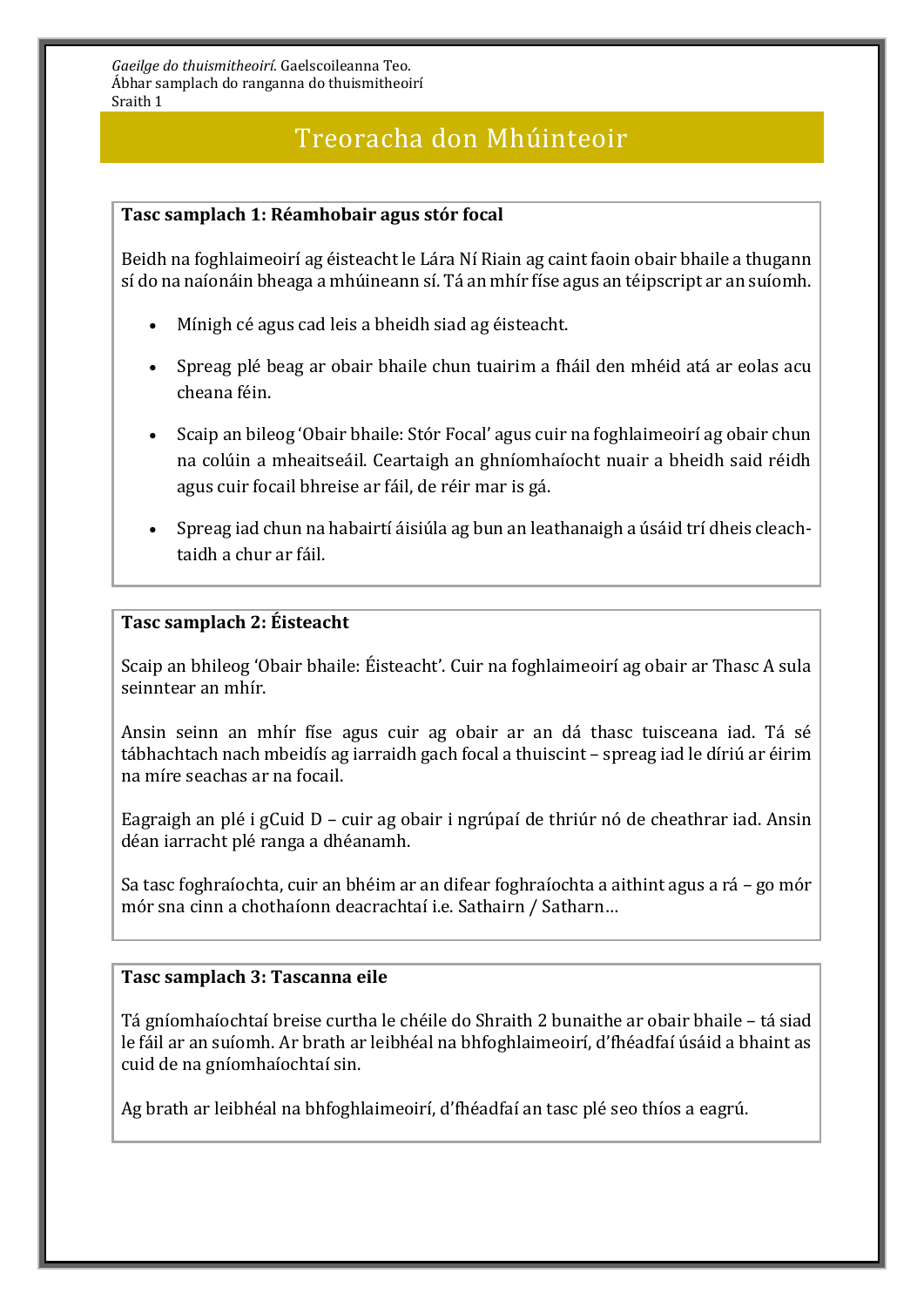Tarraing an bosca seo ar an gclár agus abair leis na foghlaimeoirí na nithe sa bhosca a rangú de réir ord tábhachta, dar leo féin. Ansin caithfidh siad a roghanna a phlé lena ngrúpa.

|                                 | <b>Uimhir</b> |
|---------------------------------|---------------|
| Litriú                          |               |
| <b>Táblaí</b>                   |               |
| Peannaireacht                   |               |
| Scríbhneoireacht chruthaitheach |               |
| Léitheoireacht                  |               |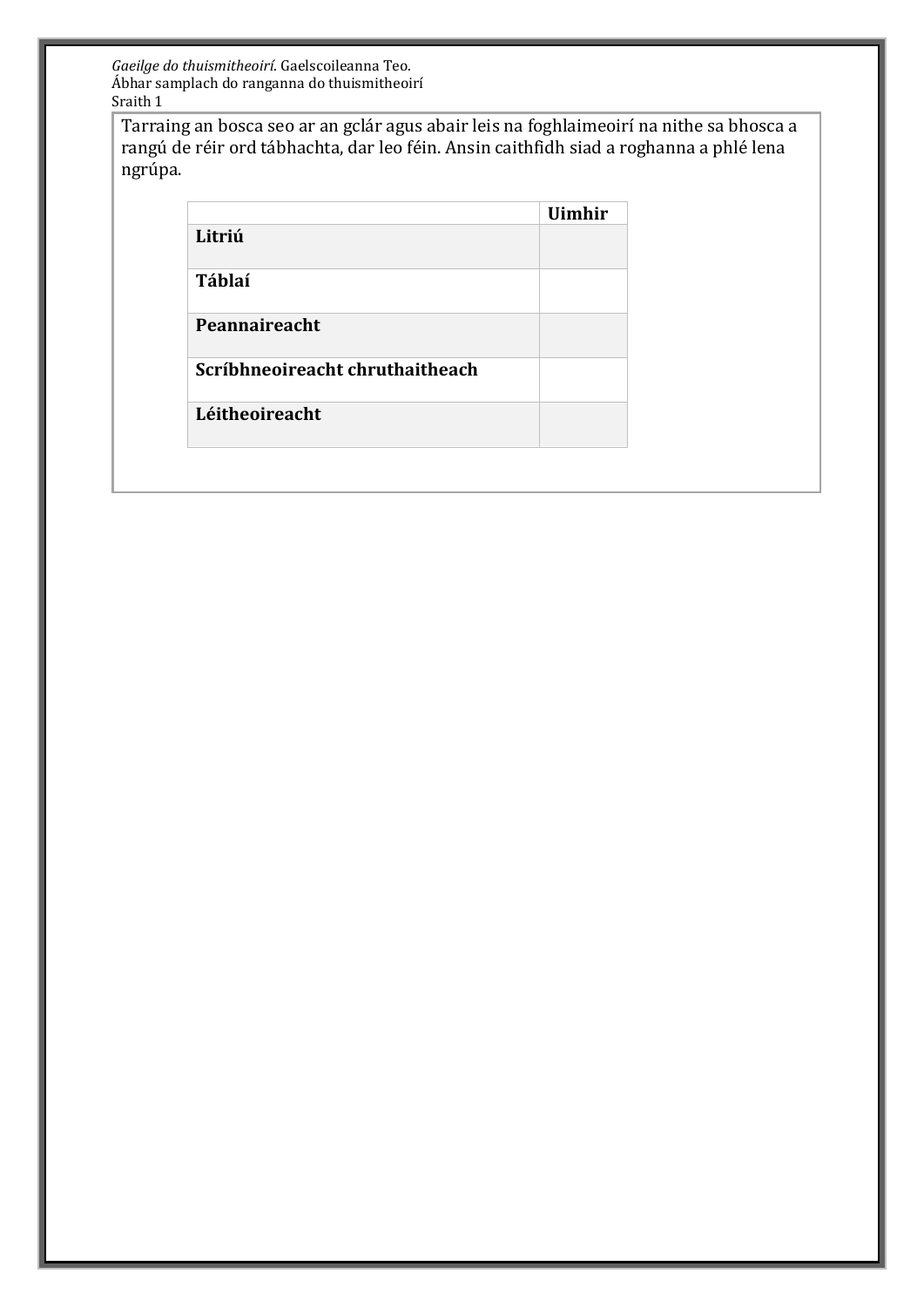### Obair Bhaile: Stór Focal

**Ní fágtha agat ach dhá uair an chloig obair bhaile agus ansin féadfaidh tú dul ag spraoi!**



#### **Déan iarracht na colúin thíos a mheaitseáil. An bhfuil focail eile a bhaineann le hobair bhaile ar eolas agat?**

| 1. Litriú                          | a) Writing / penmanship |
|------------------------------------|-------------------------|
| Táblaí<br>2.                       | b) A signature          |
| 3. Peannaireacht                   | c) Creative writing     |
| 4. Léitheoireacht                  | d) Division             |
| 5. Scríbhneoireacht chruthaitheach | e) Multiplication       |
| 6. Síniú                           | f) Tables               |
| 7.<br>Roinnt                       | g) A diary / journal    |
| Suimiú<br>8.                       | h) Subtraction          |
| 9. Méadú                           | i) Adding               |
| 10. Dialann                        | Reading<br>i)           |
| 11. Dealú                          | k) Spelling             |

#### **Frásaí áisiúla:**

Caithfidh mé an dialann a shíniú. An bhfuil cabhair uait? Tabhair buille faoi thuairim!

An bhfuil an dialann sínithe? **Ar mhaith leat <u>tabhairt faoi</u> na t**áblaí?<br>Bain triail as! Buachaill / cailín cliste! Buachaill / cailín cliste!<br> Maith thú!